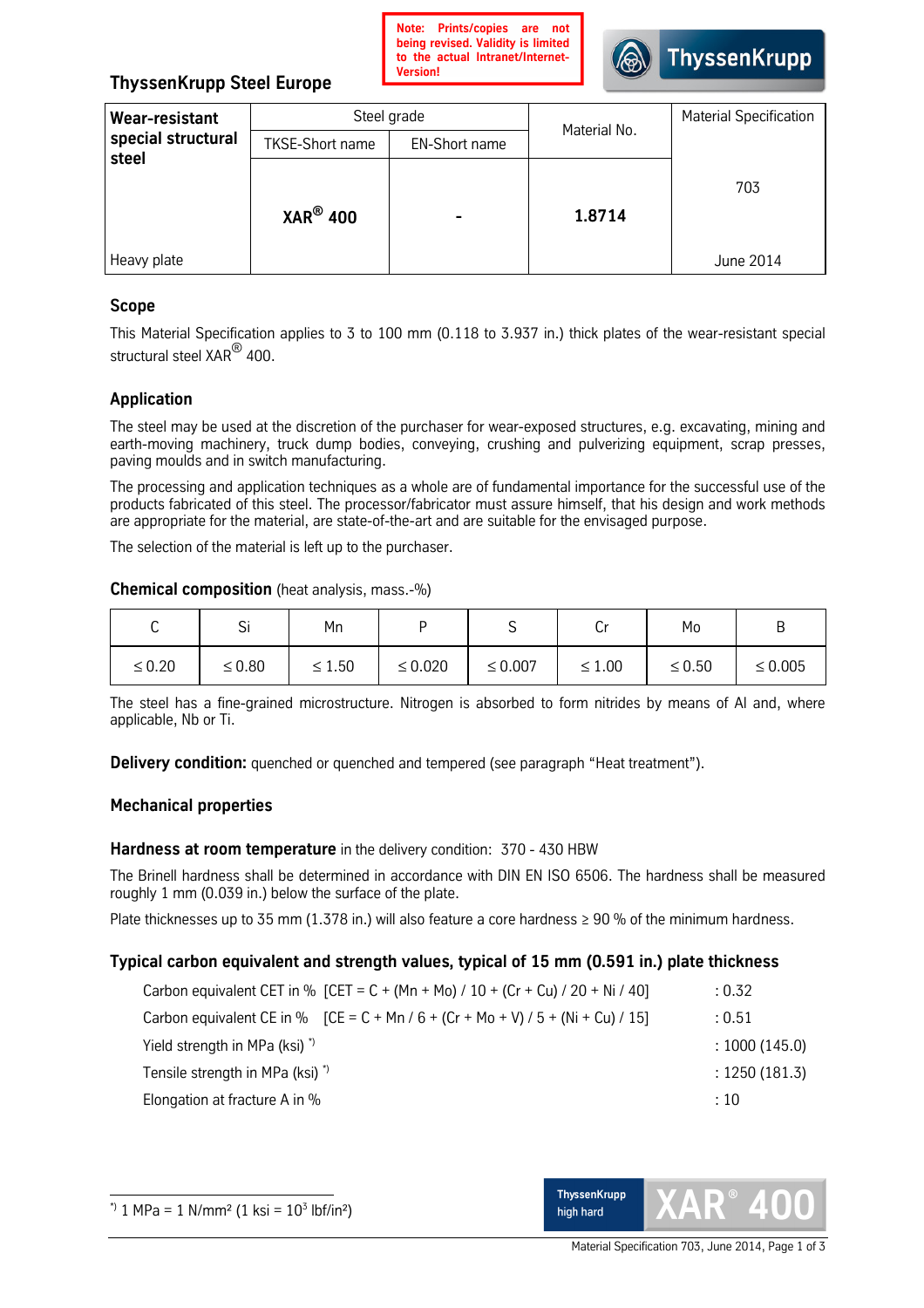**Impact energy** for plates up to 35 mm (1.378 in.) thickness at - 20 °C (- 4 °F) in the state of delivery condition: min.27J(20ft∙lbf)(transverse)

The testing is performed according to ISO 148-1. The values stated for the impact energy are minimum values obtained as the average of 3 specimens, no single value being less than 70 % of the minimum value.

The specimens are taken near the surface. For thicknesses < 10 mm(< 0.394 in.) the impact energy value is reduced proportionally to the specimen width (product thickness). For nominal thicknesses < 6 mm (0.236 in.) the impact energy will also be testified.

In case of need of plate thicknesses above 35 mm with minimum core hardness and/or minimum impact energy, we optionally offer our XAR 400 PREMIUM (Material specification 713).

#### **Number of tests**

Unless otherwise agreed upon in the order, the tests listed below will be performed during the acceptance inspection:

#### **Up to 35 mm (1.378 in.) thickness:**

| 1 notched-bar impact test (1 set = $3$ specimens) |                   |
|---------------------------------------------------|-------------------|
| 1 determination Brinell hardness                  | per 40 t per heat |

#### **Over 35 mm (1.378 in.) thickness:**

1 determination Brinell hardness per heat

#### **General processing information**

For those who process these steels for the first time, it is recommended to consult the steel supplier to take advantage of the experiences gathered so far.

The general information stated below can only cover a few of the important points. The recommendations given in STAHL-EISEN-Werkstoffblatt 088 (Weldable fine-grained structural steels, guidelines for processing, in particular for welding) correspondingly apply to this steel as well.

Recommendations for welding are also given in EN 1011 part 1 and part 2 - Welding, Recommendation for welding of metallic materials -.

It is left to the discretion of the processor/fabricator to decide which of the familiar precautions must be adopted to avoid cracking during thermal cutting and welding under the prevailing construction and fabrication conditions.

#### **Cold forming**

The products made of this steel are suitable for cold bending provided, that consideration is given to the high hardness. The formability of steel decreases with increasing hardness. This has to be kept in mind when forming. The forming must take place at a slow and steady rate, the cut edges must be deburred and the plates heated, if necessary, prior to the forming. A final stress-relieving is not considered for this steel.

#### **Machinability**

In spite of its high wear resistance, the steel exhibits good machinability if sufficiently heavy machine-tools and sharp carbide-tipped tools are used. The feed rate and cutting speed have to be adjusted to the high hardness of the material.

#### **Heat treatment**

Plates of the XAR $^\circledR$  400 grade receive the required properties as a result of austenitizing and follow-on quenching in special facilities and, where applicable, tempering below  $A_{c1}$ . Direct quenching after hot-rolling is considered equivalent to conventional quenching. The heat treatment depends on the chemical composition and the product thickness. To avoid hardness losses, the steel must not be heated above 250 °C (482 °F).